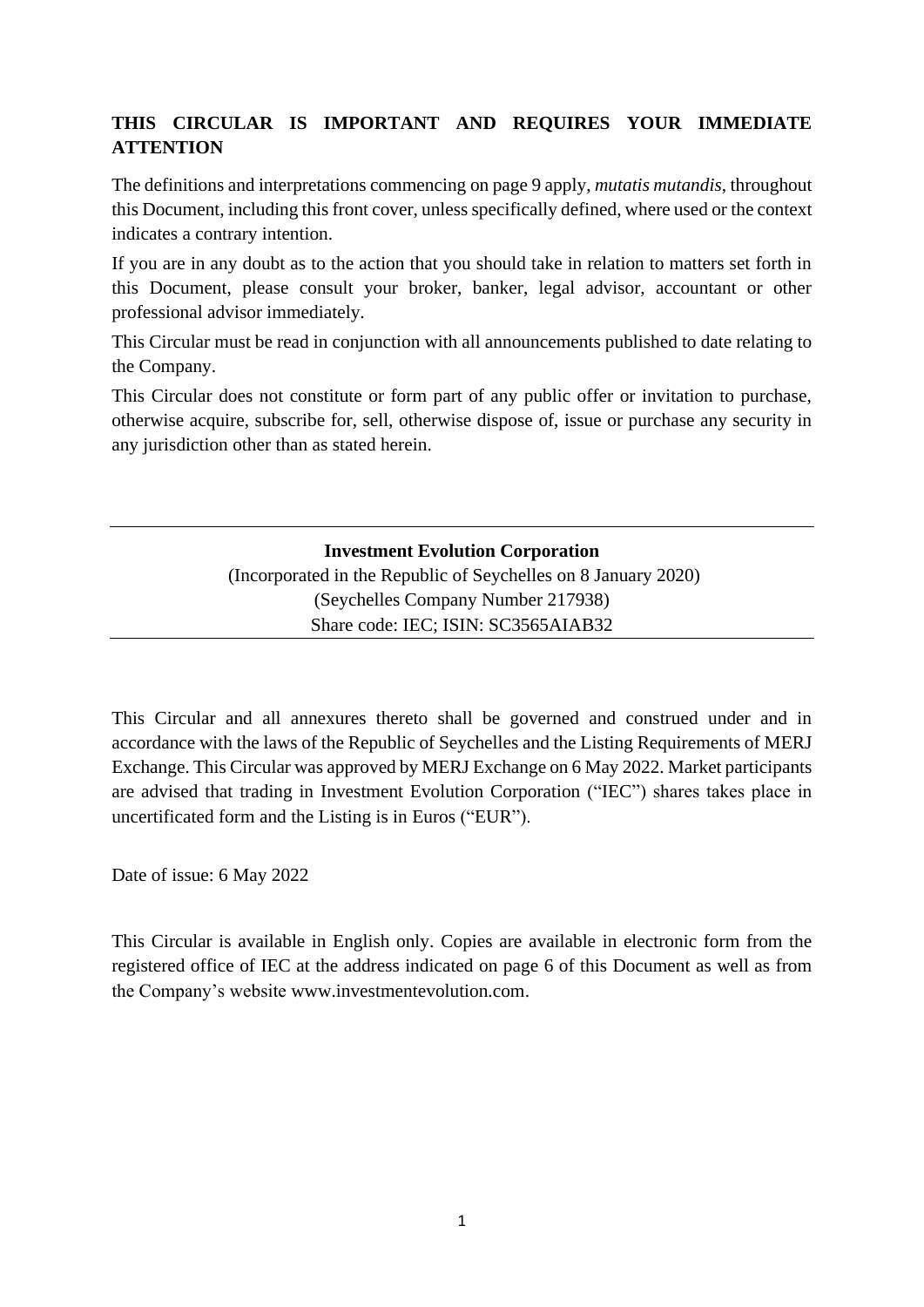# **Investment Evolution Corporation General Information**

**Prepared by PKF Capital Markets (Seychelles) Limited and issued in terms of the Listing Requirements of MERJ Exchange relating to the Rights Issue of the Company and the Listing of the additional Ordinary Shares of Investment Evolution Corporation on MERJ Exchange.**

This Circular contains information on the Rights Issue being undertaken, which was approved by Shareholders at the Annual General Meeting ("AGM") held on 4 May 2022.

The Rights Issue is to existing Shareholders of the Company only, is not an invitation to the general public to subscribe for shares in IEC but is issued in compliance with the Listing Requirements of MERJ Exchange to provide information to the public with regard to the Company.

The Company seeks to raise additional capital from its Shareholders for new lending in Spain as part of a Rights Issue with the issue of up to 1,034,330,000 additional new Ordinary Shares.

Shareholders will be entitled to 10 rights per share held, at a subscription price of EUR 0.001 per share. Shareholders may apply for an additional subscription of up to 50 unsubscribed rights per share held, at a subscription price of EUR 0.01.

The Directors of the Company whose names are given in this Document collectively and individually accept full responsibility for the accuracy of the information given in this Document and certify that, to the best of their knowledge and belief, there are no facts that have been omitted which would make any statement false or misleading and that all reasonable enquiries to ascertain the accuracy of such facts have been made up to and including the last practicable date and that the Document contains all information required by law and by the Listing Requirements of MERJ Exchange.

The MERJ Exchange approval of the listing of any security is not to be taken in any way as an indication of the merits of the security. MERJ Exchange has not verified the accuracy and truth of the contents of the documentation and, to the extent permitted by law will not be liable for any claim of whatever kind.

This Circular is available in English only. Copies are available in electronic form from the registered office of IEC at the address indicated on page 6 of this Circular as well as from the Company's website www.investmentevolution.com.

**Sponsor Advisor** PKF Capital **Date of issue:** 6 May 2022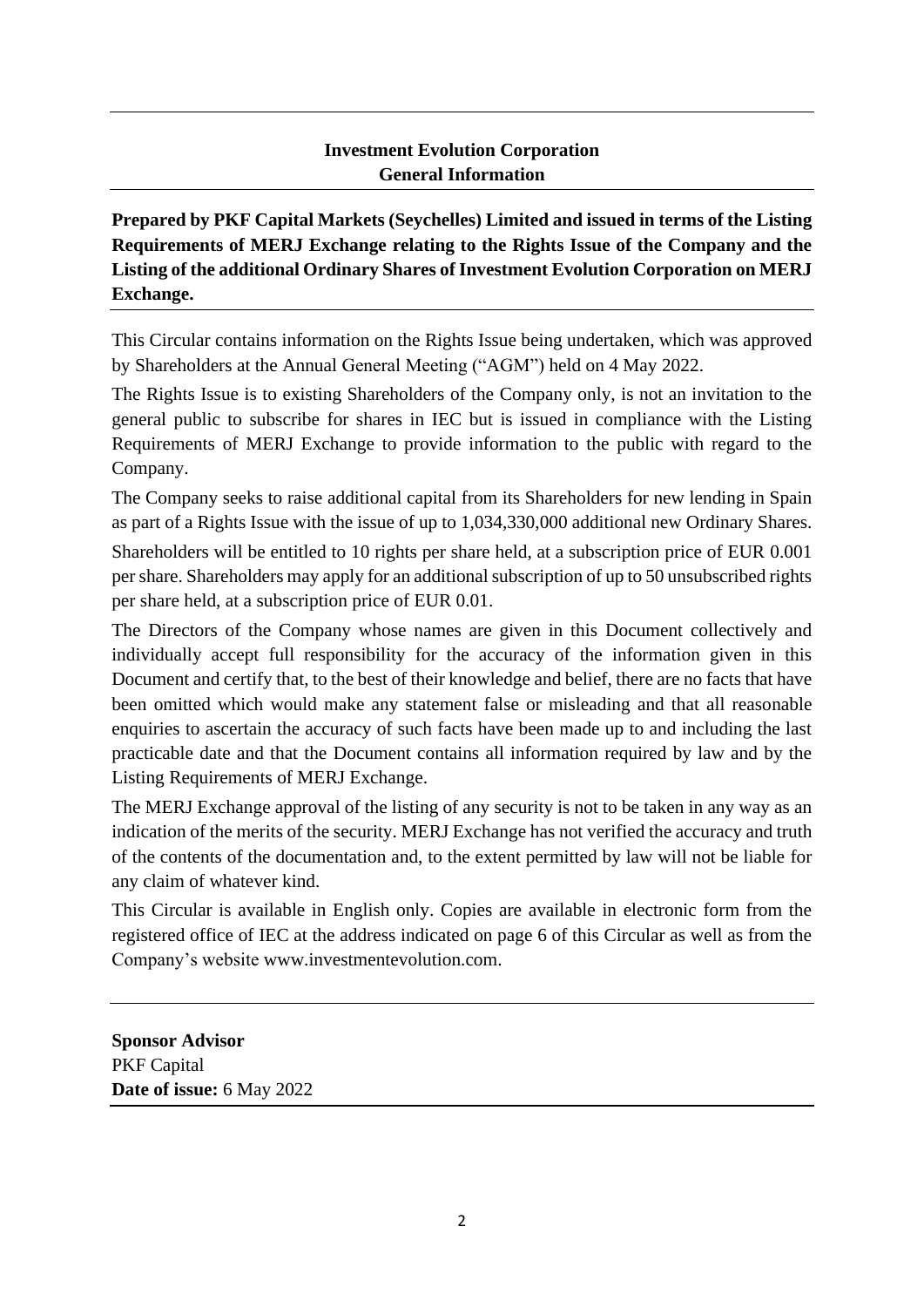## **FORWARD-LOOKING STATEMENTS**

No person is authorized to give any information or make any representations (whether oral or written) in connection with this Circular except such information as is contained in this Circular and in any annexures, hereto. Only information or representations contained herein may be relied upon as having been authorized.

Neither the issue nor the delivery of this Circular at any time shall imply that information contained herein is correct as of any time subsequent to the issue date. Readers of this Circular should not construe its contents, or any prior or subsequent communications from the Company or any of its agents, officers, or representatives, as legal or tax advice. Readers should consult their own advisers as to legal, tax and related matters concerning an investment in the Company.

Neither the Directors nor their agents make any representation to any potential purchaser of securities regarding the legality of an investment therein by such investor under applicable legal investment regulation or similar laws.

Market data and industry information contained in this Circular are derived from various trade publications, industry sources and company estimate. Such sources and estimates are inherently imprecise. However, the Directors believe that such data and information are generally indicative of market position. The Directors of the Company are under no obligation to update this information and will in fact not update the information in this Circular beyond its issue date.

This Circular contains forward looking statements based on assumptions and reflects the Directors expectations, estimates and projections of future events as of the date of this Circular. Forward looking statements include without limitation, statements regarding the performance, prospects, opportunities, priorities, targets, goals, objectives, strategies, growth and outlook of the Company. Often, but not always, forward looking statements can be identified by the use of words such as "expects", "anticipates", "plans", "believes", "estimates", "seeks", "intends", "targets", "projects", "forecasts", or variations (including negative variations) of such words and phrases, or state that certain actions, events or results "may", "could", "would", "might" or "will" be taken, occur or be achieved.

Forward looking statements are based upon certain material factors and assumptions that were applied in drawing a conclusion or making a forecast or projection, including assumptions and analyses made by the Directors in the light of their experience and perception of historical trends, current conditions and expected future developments, as well as other factors that are believed to be appropriate in the circumstances. Also, forward looking statements involve known and unknown risks, uncertainties and other factors that are beyond the Directors control and which may cause the actual results, performance or achievement to be materially different from any future results, performance or achievements expressed or implied by such forward looking statements. Such material factors and assumptions and risks and uncertainties include, among others, those which are incorporated into the Circular and qualify any and all forwardlooking statements made in this Circular.

Although the Directors have attempted to identify factors that could cause actual actions, events or results to differ materially from those described in forward looking statements, there may be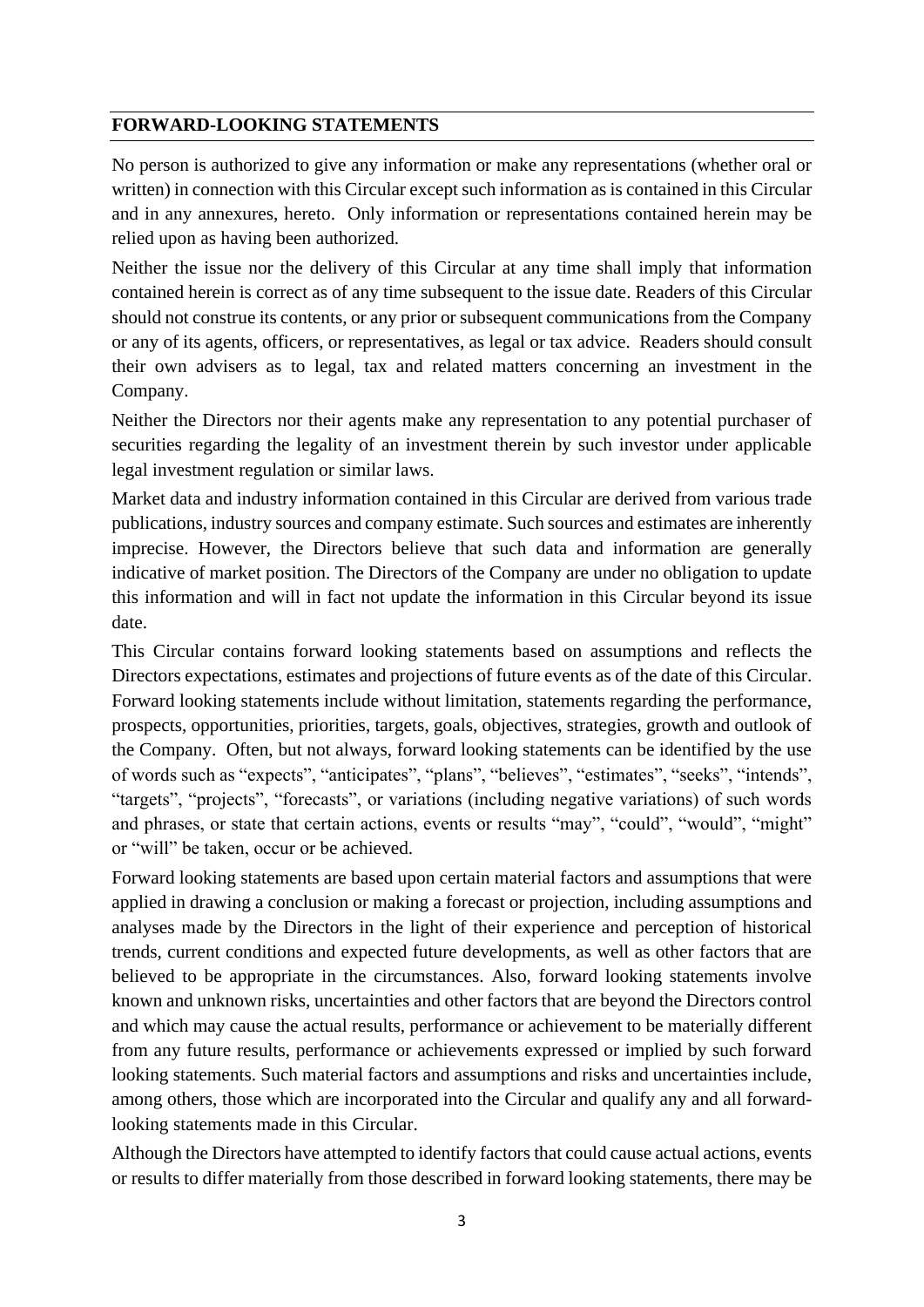other factors that cause actions, events and results to differ from those anticipated, estimated or intended. There can be no assurance that actual results will be consistent with these forwardlooking statements.

Accordingly, readers should not place undue reliance on forward-looking statements. The forward-looking statements herein relate only to events or information as at the date on which the statements are made and, except as specifically required by law, the Directors undertake no obligation to update or revise any forward-looking statements, whether as a result of new information, estimates or opinions, future events or results or otherwise.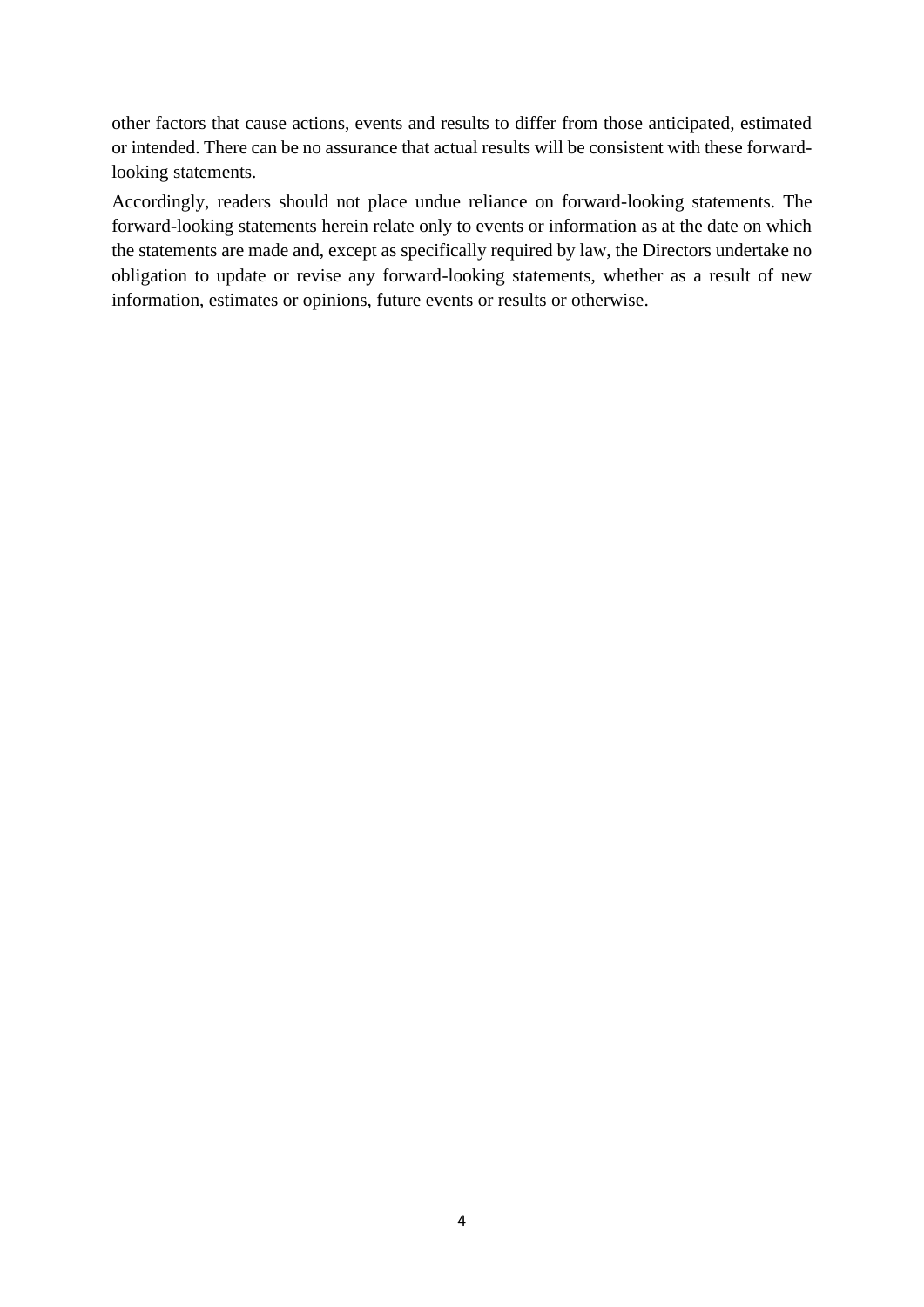# <span id="page-4-0"></span>**CONTENTS**

| 1.              |  |
|-----------------|--|
| 2.              |  |
| 3.              |  |
| 4.              |  |
| 5.              |  |
| 6.              |  |
| 7.              |  |
| 8.              |  |
| 9.              |  |
| 10 <sub>1</sub> |  |
| 11.             |  |
|                 |  |
|                 |  |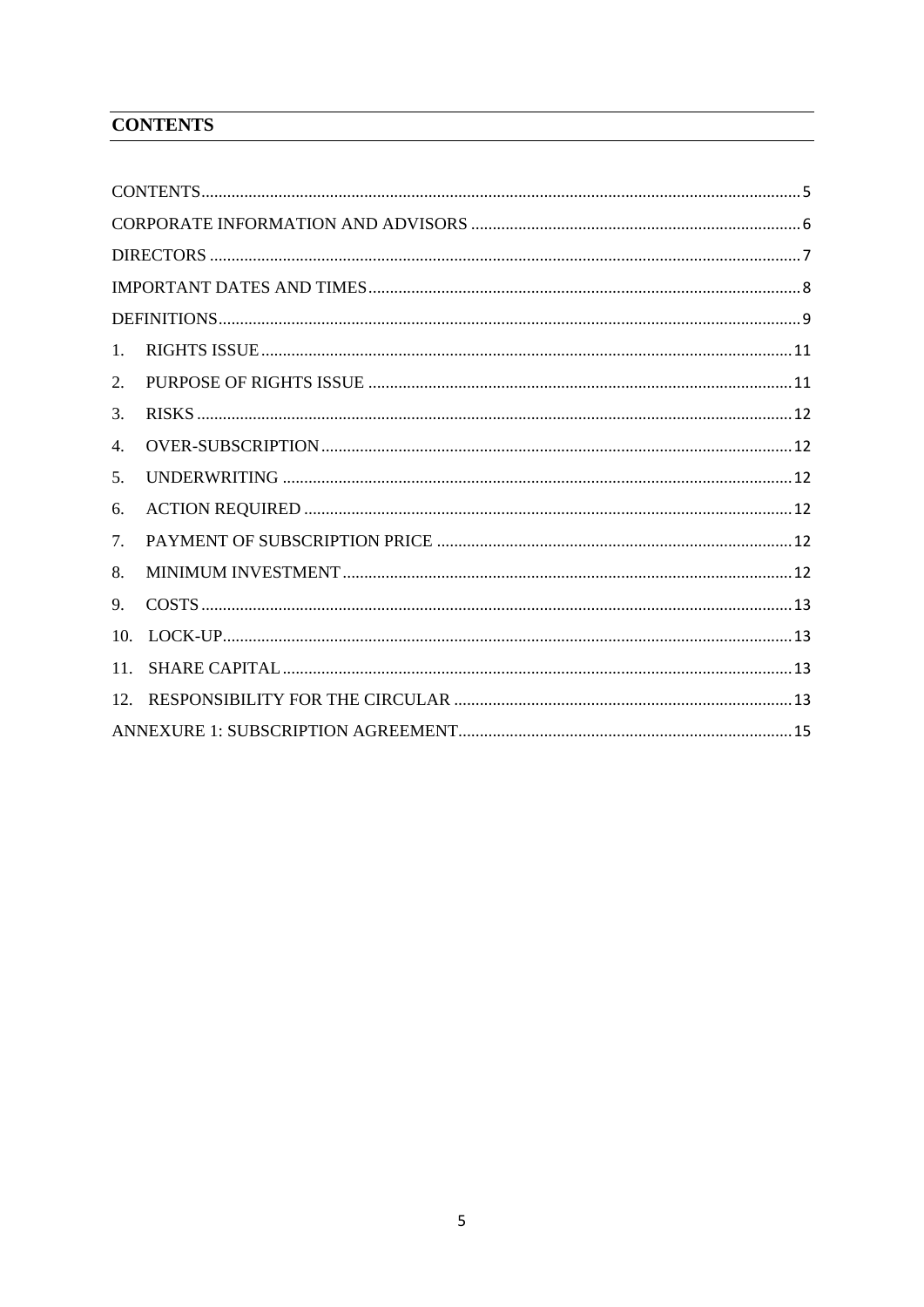### <span id="page-5-0"></span>CORPORATE INFORMATION AND ADVISORS

#### **Registered Address**

105, First Floor, Waterside Property, Eden Island, Seychelles

#### **Registered Agent**

International Investment Services Limited 105, First Floor, Waterside Property, Eden Island, Seychelles

## **Business Address**

102, First Floor, Waterside Property, Eden Island, Seychelles

#### **Website**

http://www.investmentevolution.com

#### **Sponsor Advisor**

PKF Capital 104, First Floor, Waterside Property, Eden Island, Seychelles

#### **Company Secretary**

Andrew Cassar Dragonara Business Centre, 5th Floor Dragonara Road St Julian's STJ 3141 Malta

## **Auditors**

Baker Tilly 1 st Floor, CyberTower One, Ebene 72201, Mauritius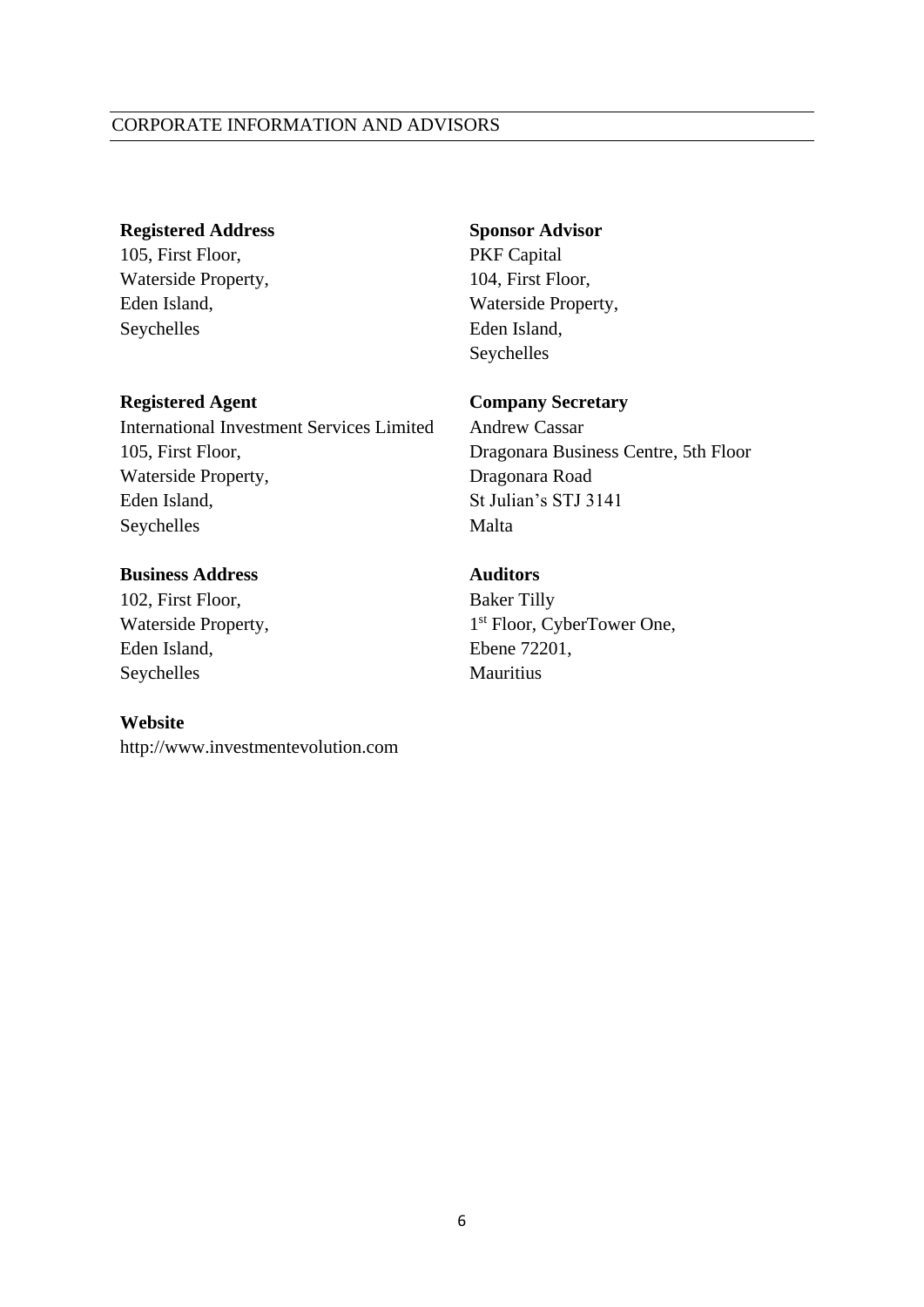# <span id="page-6-0"></span>**DIRECTORS**

Sameer Prasad, Australian - Chief Executive Officer & Chairman

Andrew Cassar, Maltese - Chief Financial Officer & Company Secretary

Glendys Aguilera, American – Executive Director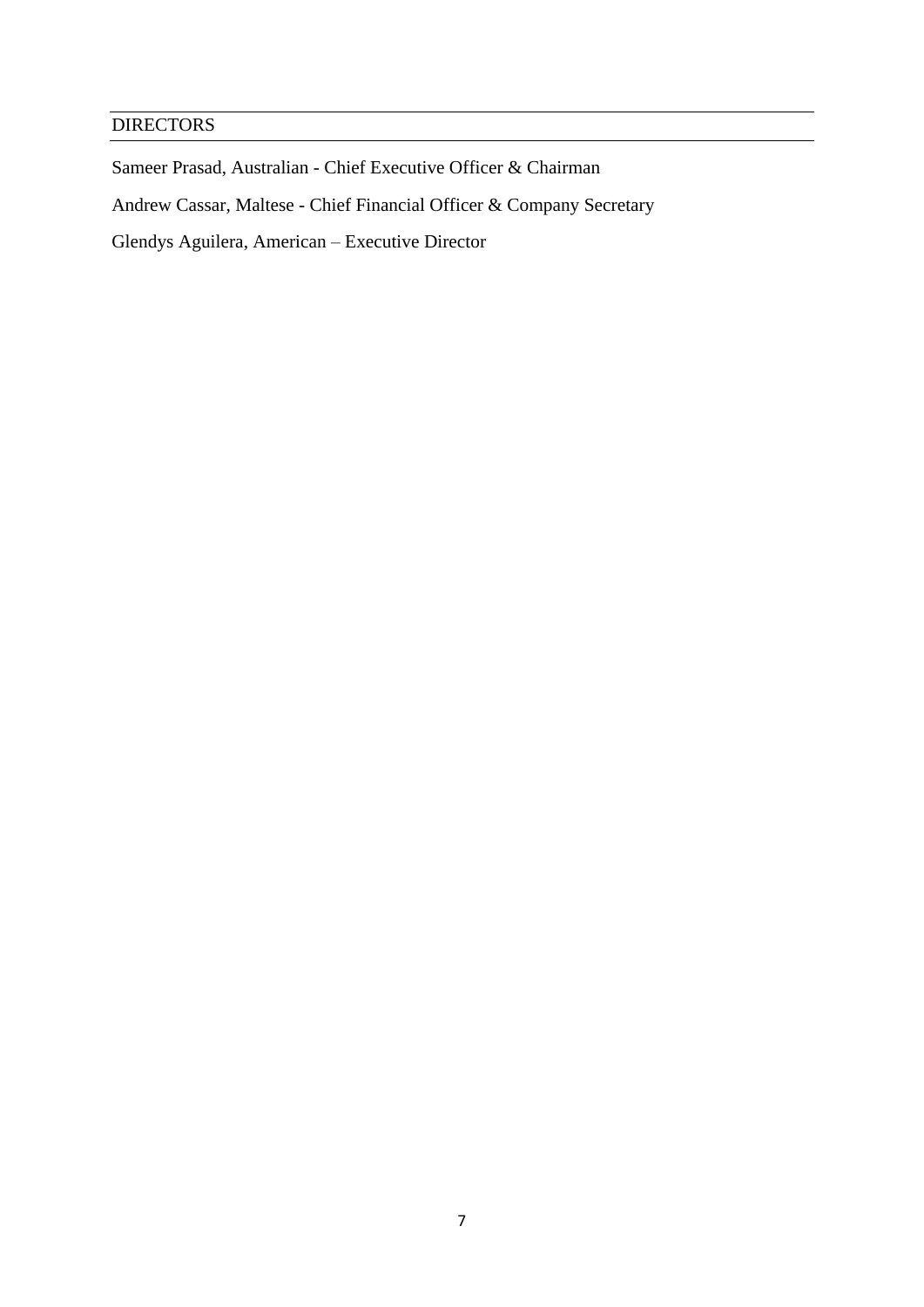## <span id="page-7-0"></span>IMPORTANT DATES AND TIMES

The definitions and interpretations commencing on page 9 of this Circular apply, *mutatis mutandis*, to this section (unless specifically defined where used or the context indicates a contrary intention).

| The Record Date to determine IEC Shareholders eligible to    | Wednesday, 11 May 2022  |
|--------------------------------------------------------------|-------------------------|
| participate in the Rights Issue                              |                         |
| <b>Opening Date of Rights Issue</b>                          | Friday, 13 May 2022     |
| Closing Date of Rights Issue. Last day by which to subscribe | Wednesday, 15 June 2022 |
| for rights and for payment to be received by PKF Capital     |                         |
| Latest day for Issue and Listing of new Ordinary Shares on   | Thursday, 30 June 2022  |
| <b>MERJ</b> Exchange                                         |                         |

Notes:

- 1. The dates and times in this Circular are subject to change as may be agreed by the Company and approved by MERJ Exchange.
- 2. Any changes will be announced through MERJ Exchange and the Company's website.
- 3. All times in this Circular are Seychelles local times unless otherwise stated.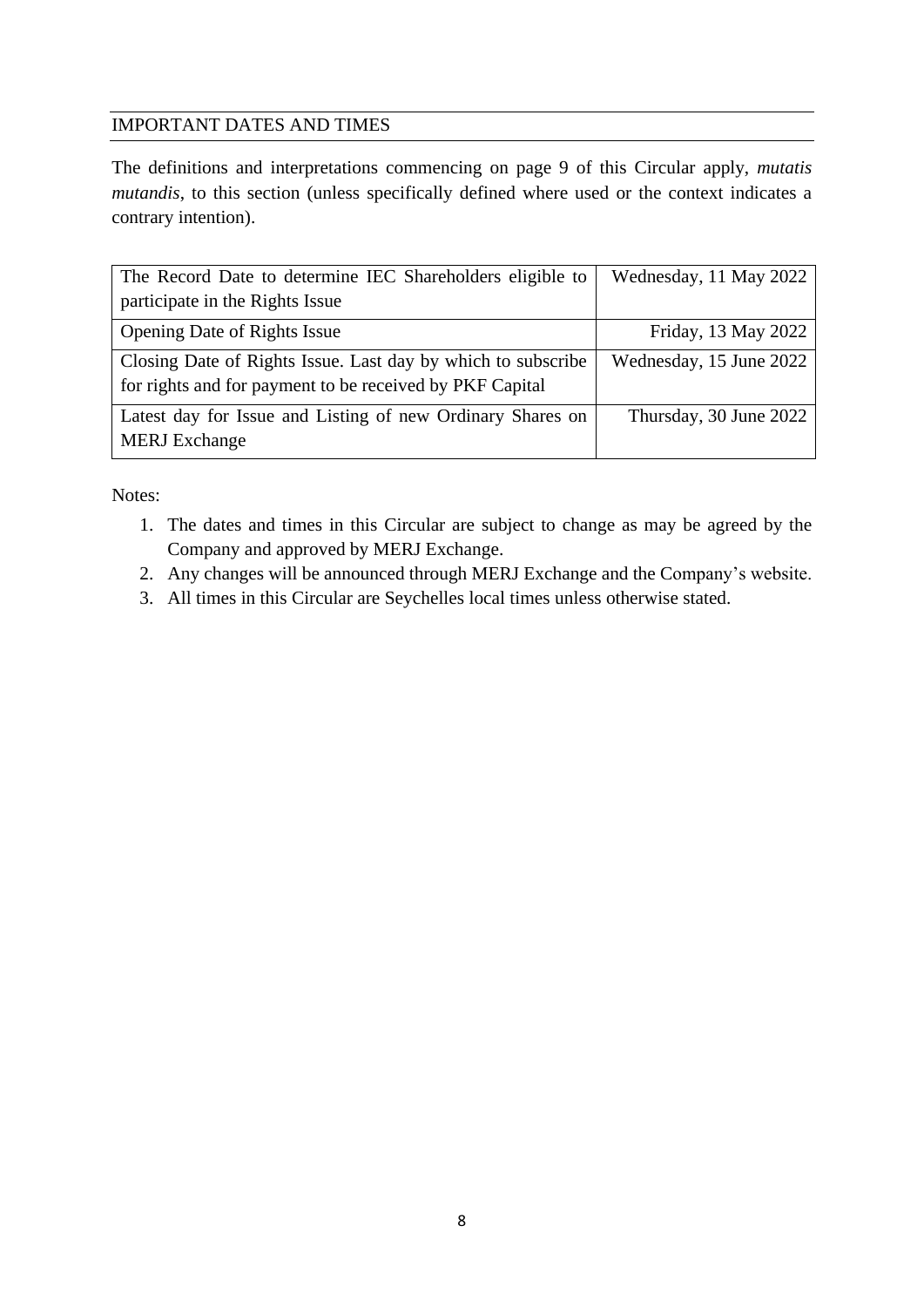## <span id="page-8-0"></span>DEFINITIONS

In this Circular and the annexures thereto, unless otherwise stated the following expressions shall have the meanings set out opposite them. Cognate expressions bear corresponding meanings, words denoting one gender shall import and include the others, natural persons shall import and include juristic persons and vice versa and the singular shall import and include the plural and vice versa, as follows:

| "Act"                            | means the Seychelles International Business Company Act, 2016 as<br>amended;                                                                                                                    |
|----------------------------------|-------------------------------------------------------------------------------------------------------------------------------------------------------------------------------------------------|
| "Articles"                       | means the articles of incorporation of the Company, incorporated per<br>the Act;                                                                                                                |
| "Board"                          | means the board of directors of Investment Evolution Corporation<br>holding that office from time to time;                                                                                      |
| "Circular" or "this<br>Document" | means this document dated 6 May 2022;                                                                                                                                                           |
| "Company"                        | means Investment Evolution Corporation;                                                                                                                                                         |
| "Directors"                      | means the members of the board of directors of Investment Evolution<br>Corporation;                                                                                                             |
| "Listing"                        | means the admission of the issued Ordinary Shares of the Company<br>to the list of securities of MERJ Exchange;                                                                                 |
| "Listing<br>Requirements"        | means the Listing Requirements of MERJ Exchange as amended<br>from time to time by MERJ Exchange;                                                                                               |
| "MERJ Exchange"                  | means the Securities Exchange licensed in terms of the Seychelles<br>Securities Act, 2007 and operated by MERJ Exchange Limited, a<br>company incorporated under the Company law of Seychelles; |
| "Ordinary Shares"                | means the ordinary par value shares of the Company;                                                                                                                                             |
| "PKF Capital"                    | means PKF Capital a division of PKF Capital Markets (Seychelles)<br>Limited (Registration number 8410175-1) 104, First Floor,<br>Waterside Property, Eden Island, Seychelles;                   |
| "Record Date"                    | means the date to determine IEC Shareholders eligible to participate<br>in the Rights Issue, being Wednesday, 11 May 2022;                                                                      |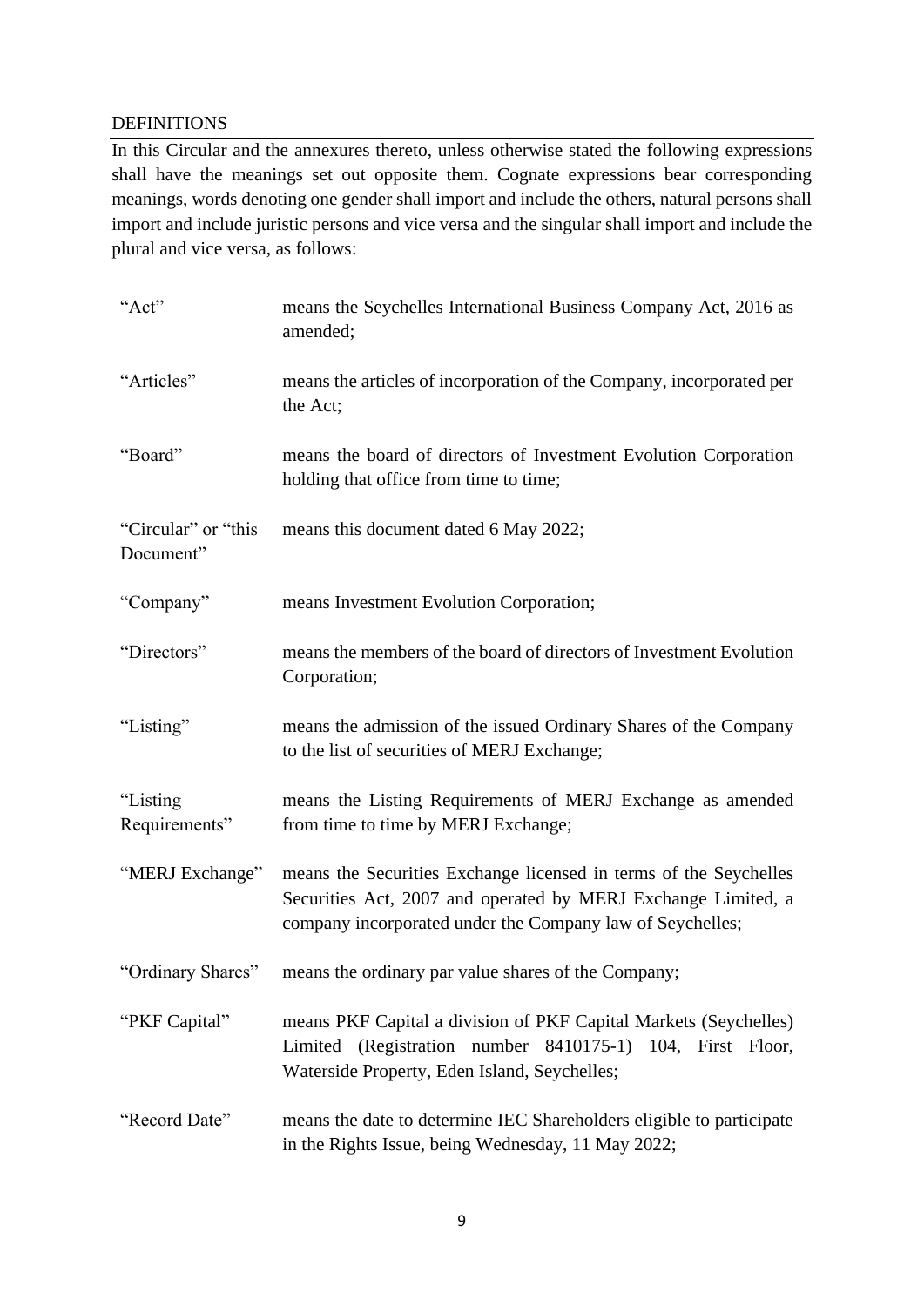| "Rights Issue" | means the offer to existing Shareholders of the Company to subscribe<br>for a further issue of Ordinary Shares in terms of this Circular; |
|----------------|-------------------------------------------------------------------------------------------------------------------------------------------|
| "Seychelles"   | means the Republic of Seychelles;                                                                                                         |
| "Shareholders" | means the holders of the Ordinary Shares of Investment Evolution<br>Corporation;                                                          |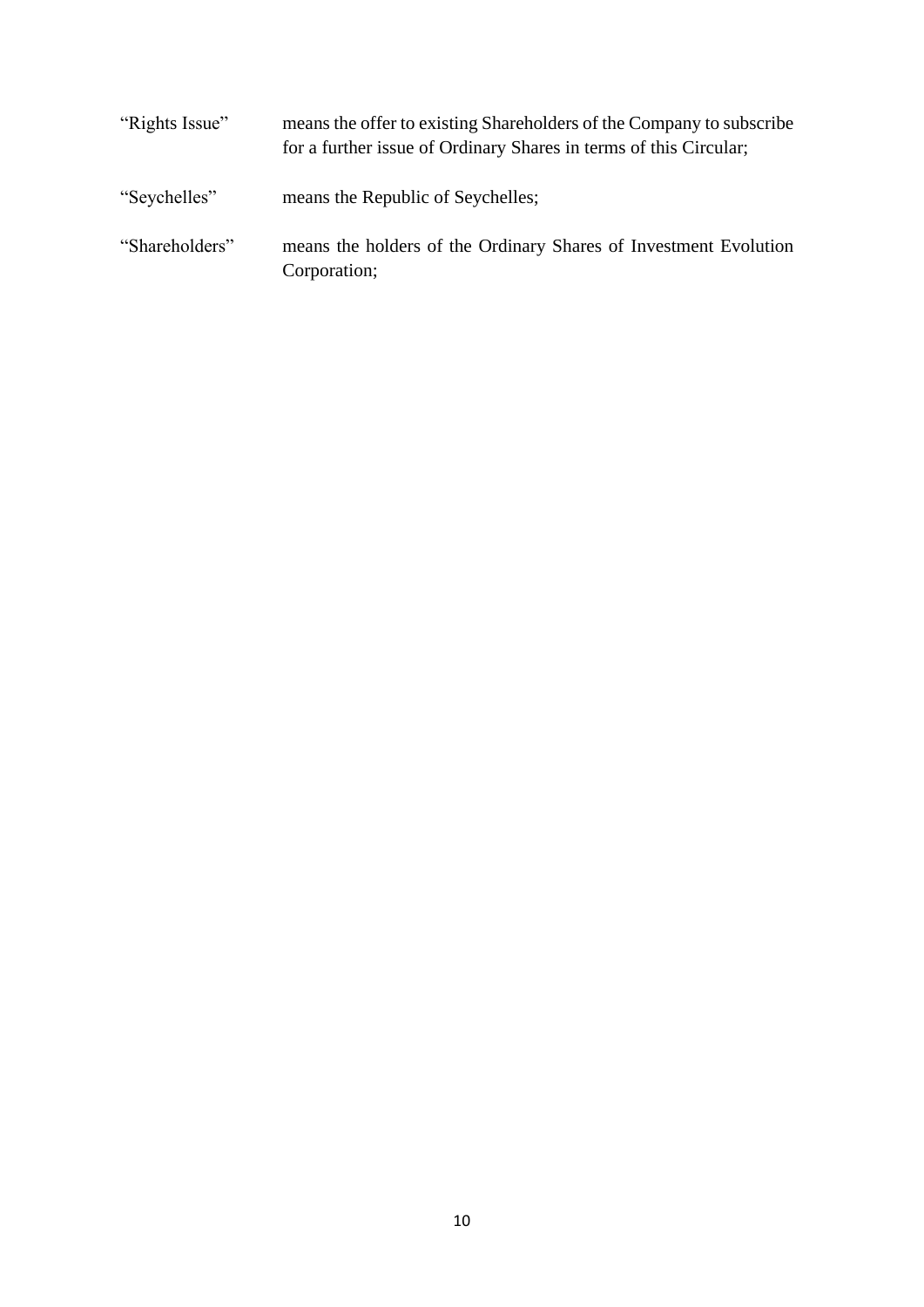## <span id="page-10-0"></span>1. RIGHTS ISSUE

A Rights Issue of up to 1,034,330,000 Ordinary Shares which will be undertaken by way of an offer for subscription of 10 rights per share held to existing Shareholders for Ordinary Shares in the Company at a subscription price of EUR 0.001 per Ordinary Share. Shareholders may apply for an additional subscription of up to 50 unsubscribed rights per share held, at a subscription price of EUR 0.01 per Ordinary Share.

The price of the offer has been determined by the Directors of the Company and discussed with the Company's Sponsor Advisor. There have been no trades in IEC for the past 13 months since 7 April 2021 so there is not a recent established market for IEC shares. Therefore, the price of the offer was determined based on the highest probability of successfully raising sufficient funds versus the costs of conducting the offer. The Directors' pricing determination also took into account the amount of funds that would be required from shareholders to participate to ensure the offer is affordable for all minority shareholders.

## <span id="page-10-1"></span>2. PURPOSE OF RIGHTS ISSUE

The Company is undertaking the Rights Issue to provide capital for new lending in highyielding consumer loans in Spain which will continue to grow the income and cash flow of the Company in Q3 2022 and beyond. The Company also has an existing loan agreement which is anticipated to provide significant debt capital for ongoing growth in new lending in Spain.

The Company operates in the  $E12$  billion annual market for consumer loans in Spain, with significant demand for its IEC Credit loans due to a differentiated business model of affordable fixed installment loans strategically positioned between Spanish banks and high-interest short term lenders. IEC Credit consumer loans feature fully amortizing monthly repayments of €97.7 for a  $\epsilon$ 1,000 loan and  $\epsilon$ 195.13 for a 2,000 loan over 24 months at a high yield of 99.9% interest rate and 135% APR. These high-yielding loans for the Company are still an affordable alternative for consumers in comparison to other online lending companies in Spain who provide short-term online loans at rates of 1,000%-3,000% APR.

The Company has developed a custom web platform for IEC Credit's online consumer loans in Spain featuring API integrations with multiple Spanish data partners and automated data analysis, risk scoring and credit decisioning. Strict due diligence is undertaken on each consumer loan application, firstly by the IEC Credit platform's automated credit analysis and then by IEC Credit underwriting team and management before a loan is approved and funded.

Since launching IEC Credit in mid-January 2021 until 31 March 2022, IEC Credit has provided loans to 875 customers in Spain for a total of €1,173,000 cumulative loan volume. IEC Credit has received a total of 20,862 during this period, approving 875 customers and declining 19,987 applications which is an overall approval percentage of 4.19%. IEC Credit has partnerships with 5 specialist online consumer loan lead providers and has a strong pipeline of new loan volume from existing loan lead sources.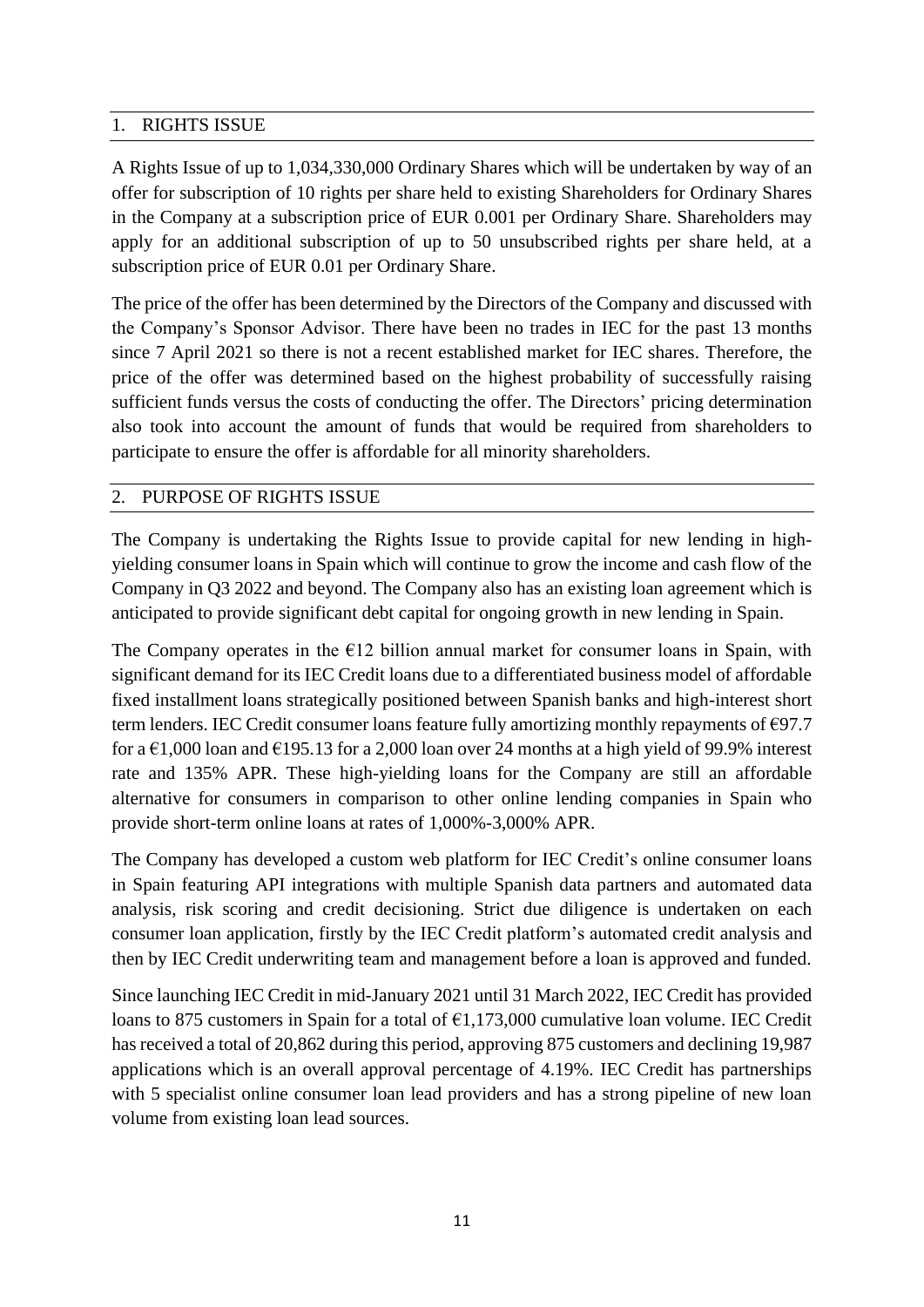The funds raised from the Rights Issue will solidify the Company's financial position and in the estimation of the Directors the growth in consumer lending volume in Spain will result in increased annual revenue and positive EBITDA for the Company in 2022.

## <span id="page-11-0"></span>3. RISKS

Should the Rights Issue not be successful, and the capital not raised, the Company will continue growing consumer lending volume in Spain organically.

## <span id="page-11-1"></span>4. OVER-SUBSCRIPTION

Shareholders may apply for an additional subscription of up to 50 unsubscribed rights per share held on the Record Date, at a subscription price of EUR 0.01 per Ordinary Share. This will be filled in proportion to the number of shares held.

## <span id="page-11-2"></span>5. UNDERWRITING

The Rights Issue is not underwritten.

## <span id="page-11-3"></span>6. ACTION REQUIRED

Subscription applications shall be made via completion and submission of the Subscription Agreement contained in Annexure 1.

All subscriptions must be received by PKF Capital on or before the Closing Date of the Rights Issue, indicate on page 8.

If the Rights Issue is fully subscribed, should you not take up any rights, your shareholding will be diluted by 90.9%. If the Rights Issue is not fully subscribed, the dilution effect will be less. For example, if the Rights Issue is 70% subscribed, should you not take up any rights, your shareholding will be diluted by 87.5%.

If you are in any doubt as to what action to take, you should please consult your broker, attorney or other professional advisor immediately.

## <span id="page-11-4"></span>7. PAYMENT OF SUBSCRIPTION PRICE

Shareholders must settle their subscription in the Rights Issue in EUR paid into the trust account of PKF Capital. PKF Capital must receive payment for the subscription on or before the Closing Date of the Rights Issue, indicated on page 8. Any subscription for which payment is not received on or before the Closing Date may be treated as unsubscribed rights and be available for additional subscription by other Shareholders. Please contact [support@pkf.sc](mailto:support@pkf.sc) for the relevant banking details.

## <span id="page-11-5"></span>8. MINIMUM INVESTMENT

There will be no minimum investment in terms of rights followed.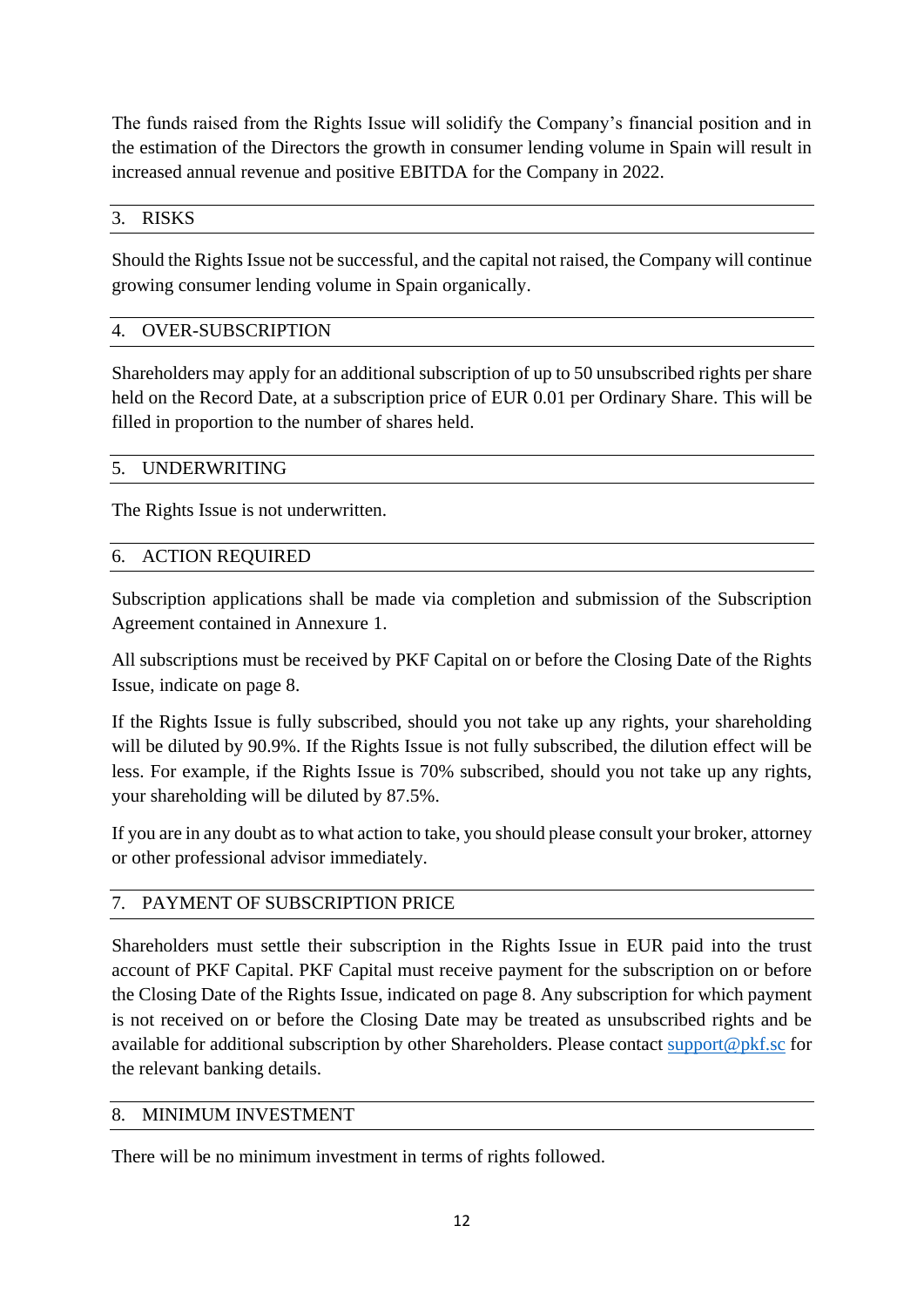## <span id="page-12-0"></span>9. COSTS

Costs relating to the Rights Issue are as follows:

| Sponsor fees | 20,000 |
|--------------|--------|
| Exchange     | 3,000  |
| Total        | 23,000 |

## <span id="page-12-1"></span>10. LOCK-UP

No lock-up period shall apply to the Ordinary Shares issued in terms of the Rights Issue.

## <span id="page-12-2"></span>11. SHARE CAPITAL

| 11.1.1. Ordinary Shares                                             |            |
|---------------------------------------------------------------------|------------|
| Authorized:                                                         | <b>USD</b> |
| - 2,000,000,000 Ordinary Shares with a par value of USD 0.0001 each | 200,000.00 |
| Currently in issued:                                                |            |
| 103,433,000 Ordinary Shares with a par value of USD 0.0001 each     | 10,343.30  |
| Rights Issue assuming all rights taken up at EUR 0.001              |            |
| - 1,034,330,000 Ordinary Shares with a par value of USD 0.0001 each | 103,433.00 |
| - Share Premium                                                     | 930,897.00 |
| In issue after the above                                            |            |
| - 1,137,763,000 Ordinary Shares with a par value of USD 0.0001 each | 113,776.30 |
| - Share Premium                                                     | 930,897.00 |

The net proceeds raised from the Rights Issue will only be known following conclusion of the Rights Issue, and the Company does not currently have any expectations in terms of expected net proceeds. The table above in 11.1.1 assumes full subscription of the Rights Issue.

Sam Prasad and Paul Mathieson are the only shareholders with a shareholding exceeding 5%. They have indicated their intention to subscribe for their rights entitlement, which exceeds 5% of the offering.

Sam Prasad is the only director who holds any shares, there are no other members of the Company's management, supervisory or administrative bodies that own any shares.

## <span id="page-12-3"></span>12. RESPONSIBILITY FOR THE CIRCULAR

The Directors of the Company whose names are given in this Document collectively and individually accept full responsibility for the accuracy of the information given and certify that, to the best of their knowledge and belief, there are no facts that have been omitted which would make any statement false or misleading and that all reasonable enquiries to ascertain such facts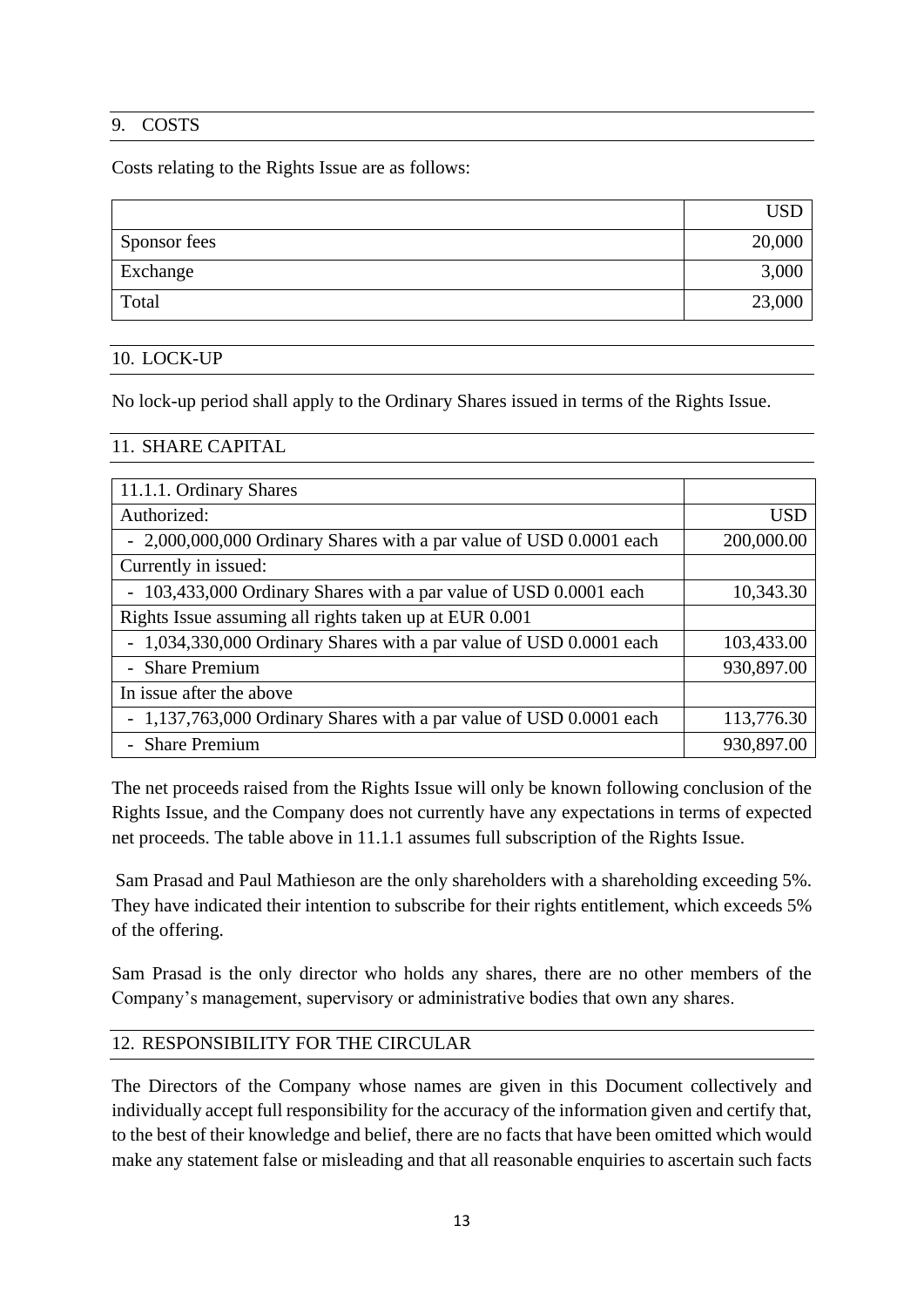have been made and that the document contains all information required by law and the Listing Requirements.

Dated 6 May 2022 and signed by Sameer Prasad, being duly authorised thereto by the Board of Directors of the Company:

 $5.$  kml

Sameer Prasad

\_\_\_\_\_\_\_\_\_\_\_\_\_\_\_\_\_\_\_\_\_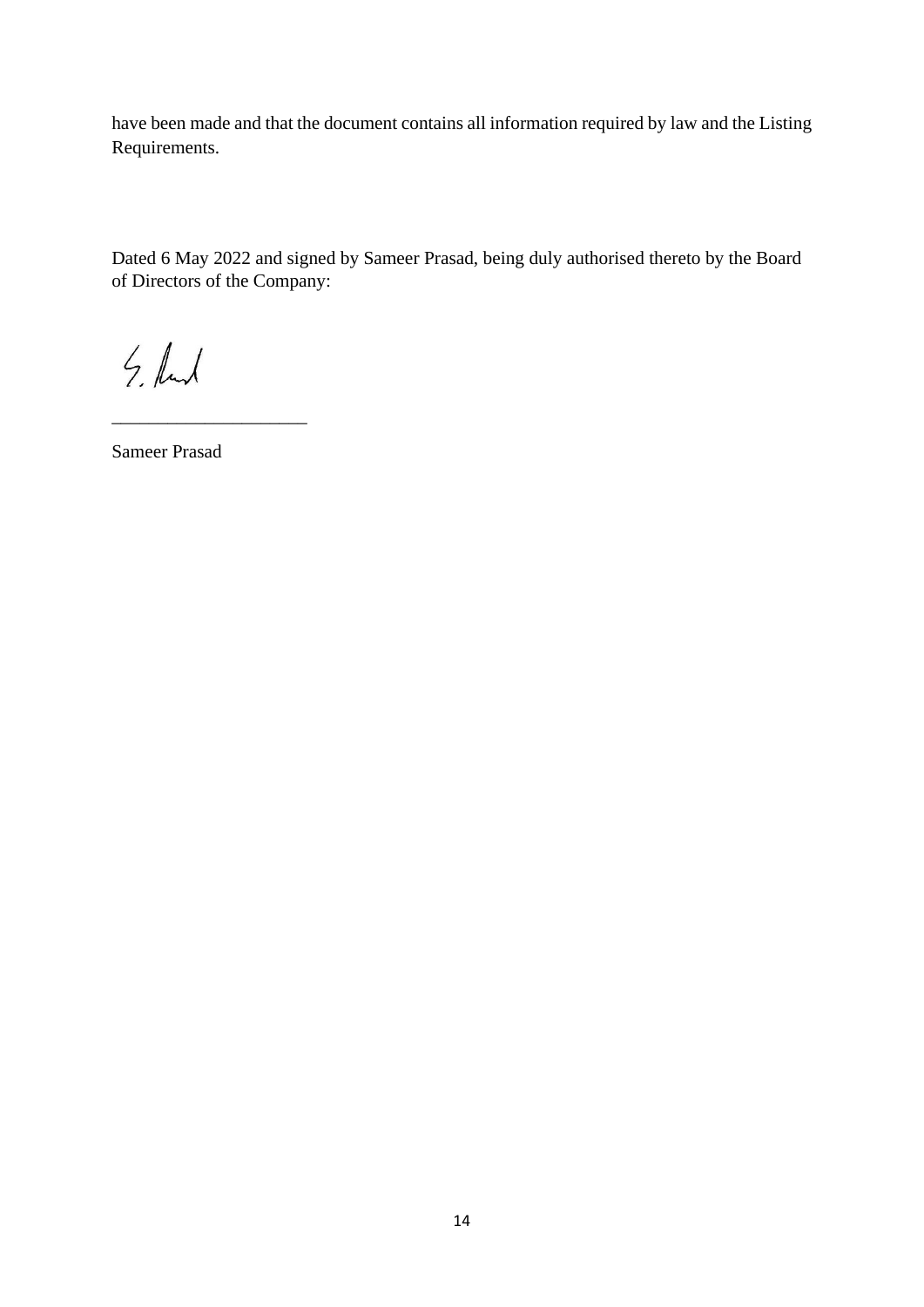#### <span id="page-14-0"></span>ANNEXURE 1: SUBSCRIPTION AGREEMENT

## **Investment Evolution Corporation** (Incorporated in the Republic of Seychelles on 8 January 2020) (Seychelles Company Number 217938) Share code: IEC; ISIN: SC3565AIAB32

("the Company")

Application for subscription by way of Rights Issue for up to 1,034,330,000 new Ordinary Shares of par value EUR 0.0001 each in the share capital of Investment Evolution Corporation.

Shareholders are entitled to 10 rights per share held, at a subscription price of EUR 0.001 per share in terms of the Circular dated 6 May 2022.

Shareholders may also apply for an additional subscription of up to 50 unsubscribed rights per share held, at a subscription price of EUR 0.01 per share.

Please refer to the instructions below before completing this application form.

#### **Dematerialized shares**

The shares will be allocated to Shareholders in dematerialized form only. Accordingly, all Shareholders must have an appointed broker and an active brokerage account with the appointed broker or with MERJ directly to receive and hold the dematerialized shares on their behalf.

Shareholders should complete this application form in respect of the Rights Issue and hand deliver or email it to:

| If hand delivered:                       | If e-mailed:                                |
|------------------------------------------|---------------------------------------------|
| <b>REF: IEC Subscription Application</b> | <b>PKF</b> Capital on behalf of IEC         |
| 104 First Floor,                         | $support@pkf$ .sc                           |
| <b>Waterside Property,</b>               | Email subject: IEC Subscription Application |
| Eden Island,                             |                                             |
| Seychelles                               |                                             |

This application form and payment for subscription must be received by no later than 15h00 (Seychelles time) on Wednesday, 15 June 2022.

Shareholders must contact their broker and advise them that they have submitted the application form as instructed above. Pursuant to the application form Shareholders must make payment to PKF Capital EUR Trust account for the subscription. Please contact support @pkf.sc for the relevant banking details.

#### **Conditions precedent**

Application for subscription in terms of the Rights Issue can only be made by existing Shareholders.

#### **Reservation of rights**

The Directors of the Company reserve the right to refuse any application(s), either in whole or in part, or to pro rate any or all application(s) (whether or not received timeously) in any manner as they may, in their sole and absolute discretion, determine.

The Directors of the Company reserve the right to accept or reject, either in whole or in part, any application form should the terms contained in the Rights Issue, of which this application form forms part, and the instructions herein not be properly complied with.

The Directors of the Company reserve the right to close the offer early at their sole and absolute discretion.